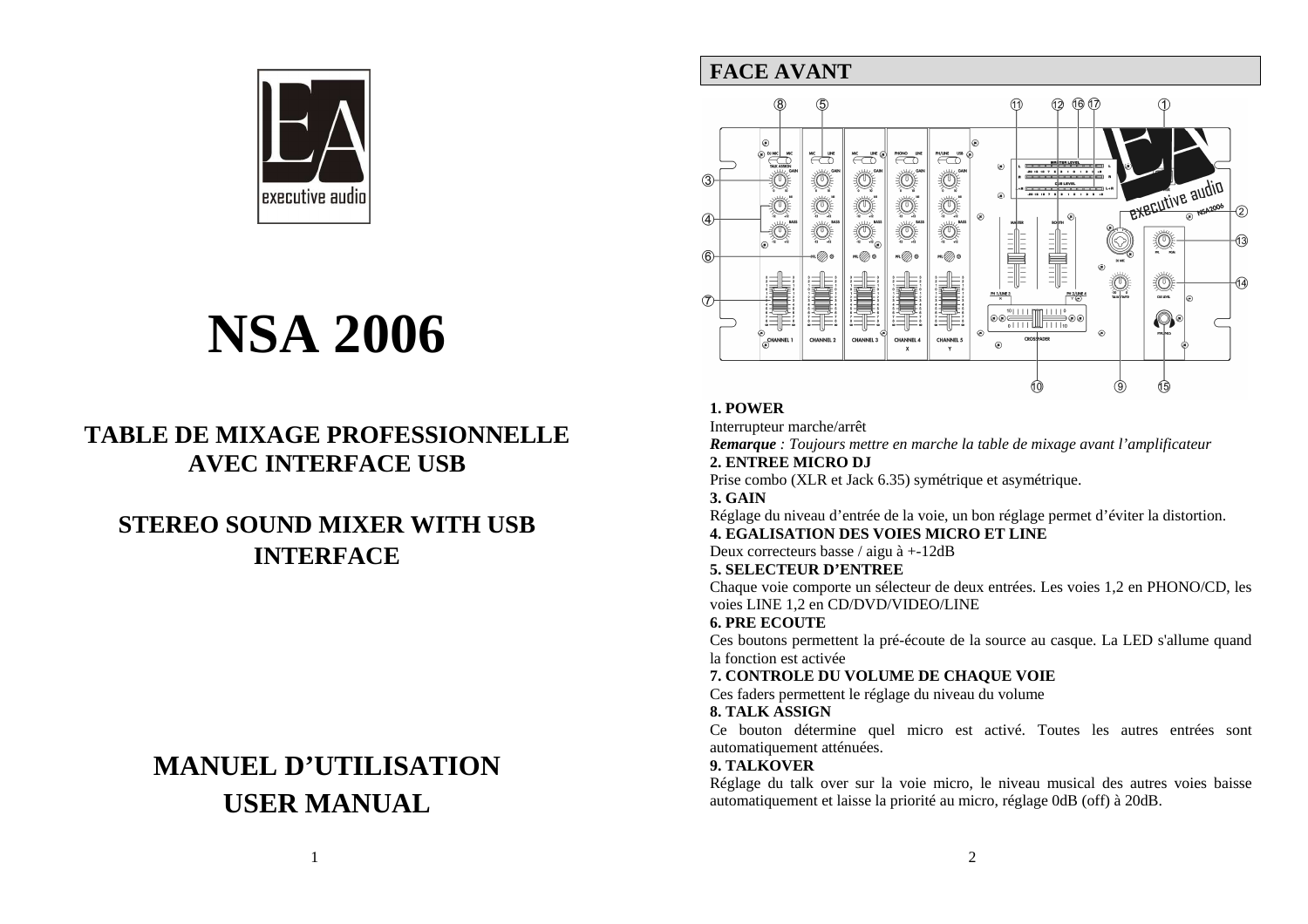#### **10. CROSSFADER**

Le crossfader permet de mixer une source avec une autre. Le côté gauche du crossfader représente le canal 1 et le côté droit représente le canal 2. Le crossfader peut être remplacé très facilement.

#### **11. MASTER**

 Réglage du niveau de sortie master sur les connecteurs XLR symétriques et Jack 6.35 asymétriques.

#### **12. BOOTH**

Réglage du niveau de sortie master sur les connecteurs RCA asymétriques.

#### **13. CUE/PHONO**

Assigne la pré écoute ou la sortie master sur la sortie casque.

#### **14. NIVEAU CASQUE**

Potentiomètre de réglage du niveau casque.

#### **15. SORTIE CASQUE**

Jack 6.35 pour la sortie de pré écoute au casque.

#### **16. AFFICHAGE NIVEAU MASTER**

Indication du niveau de sortie Master.

#### **17. AFFICHAGE CUE**

 Indication du niveau du signal d'entrée suite à la sélection que vous avez faite à l'aide des boutons CUE.

### **FACE ARRIERE**



#### **18. ENTREE MIC**

 Ces 2 connecteurs 6.35 permettent de relier votre micro (entrées symétriques et asymétriques)

#### **19. ENTREE LINE**

 Ces connecteurs RCA asymétriques permettent de relier votre appareil à différentes sources audio.

#### **20. ENTREE PHONO**

 Ces connecteurs RCA asymétriques permettent de relier votre table de mixage à des platines vinyles seulement. Ne pas utiliser ces connecteurs avec des appareils à entrées LINE.

#### **21. SORTIE BOOTH**

Ces sorties sur connecteurs RCA asymétriques et de faible impédance sont contrôlées par le fader Booth (12)

#### **22. GND**

Raccord de la terre aux platines vinyles

#### **23. SORTIE BOOTH**

 Ces sorties sur connecteurs XLR 3 broches sont contrôlées par le fader Booth (12) **24. SORTIE MASTER** 

 Ces sorties sur connecteurs XLR 3 broches sont contrôlées par le fader MASTER **25. ALIMENTATION SECTEUR** 

#### Fiche standard IEC de raccordement secteur, 220/240V

 *Remarque : Avant de brancher votre appareil, assurez-vous que sa tension corresponde à la tension en vigueur.* 

#### **26. FUSIBLE**

 Logement du fusible de protection. Toujours remplacer ce fusible par un autre de même valeur.

#### **27. PHONO/LINE**

 Ce commutateur permet de sélectionner soit l'entrée PHONO ou soit l'entrée LINE. **28. CONNECTEUR USB** 

 Entrée et sortie USB pour la lecture des fichiers Mp3 (ou toute autre source audio) stockés sur votre ordinateur ou pour l'enregistrement de vos performances sur votre ordinateur. Ce connecteur permet ainsi de recevoir ou d'envoyer des données via votre ordinateur. Le connecteur USB envoie les signaux audio via le canal PHONO/LINE/USB.

 *Remarque : Quand vous branchez ou débranchez le câble USB, assurez-vous de toujours avoir le fader du canal LINE/PHONO/USB en position la plus basse.*

## **CARACTERISTIQUES TECHNIQUES**

**SENSIBILITE/IMPEDANCE** : DJ/MICRO : 3mV / 1KOhms PHONO : 3mV / 51KOhms (RIAA) LINE : 150mV / 100KOhms **NIVEAU DE SORTIE** : MASTER (Sortie maxi 8V) : 775mV/600Ohms symétrique BOOTH (Sortie maxi 8V) : 775mV/600Ohms symétrique 775mV/600 Ohms asymétrique

 CASQUE (Sortie maxi 420mV): 380mV/8Ohms **REPONSE EN FREQUENCE**: 20Hz~20KHz ±0.5dB (RIAA ±2dB) **DISTORTION HARMONIQUE** : 0.01% **SEPARATION STEREO**: > 45dB **RAPPORT SIGNAL/BRUIT** : DJ MIC : 80dB LINE : 85 dB PHONO : 70dB

**CONTROLE DE TONALITE :** Boost/Cut@Center Frequency : ±12dB@100Hz, 10KHz**TALKOVER** : 0 à -20dB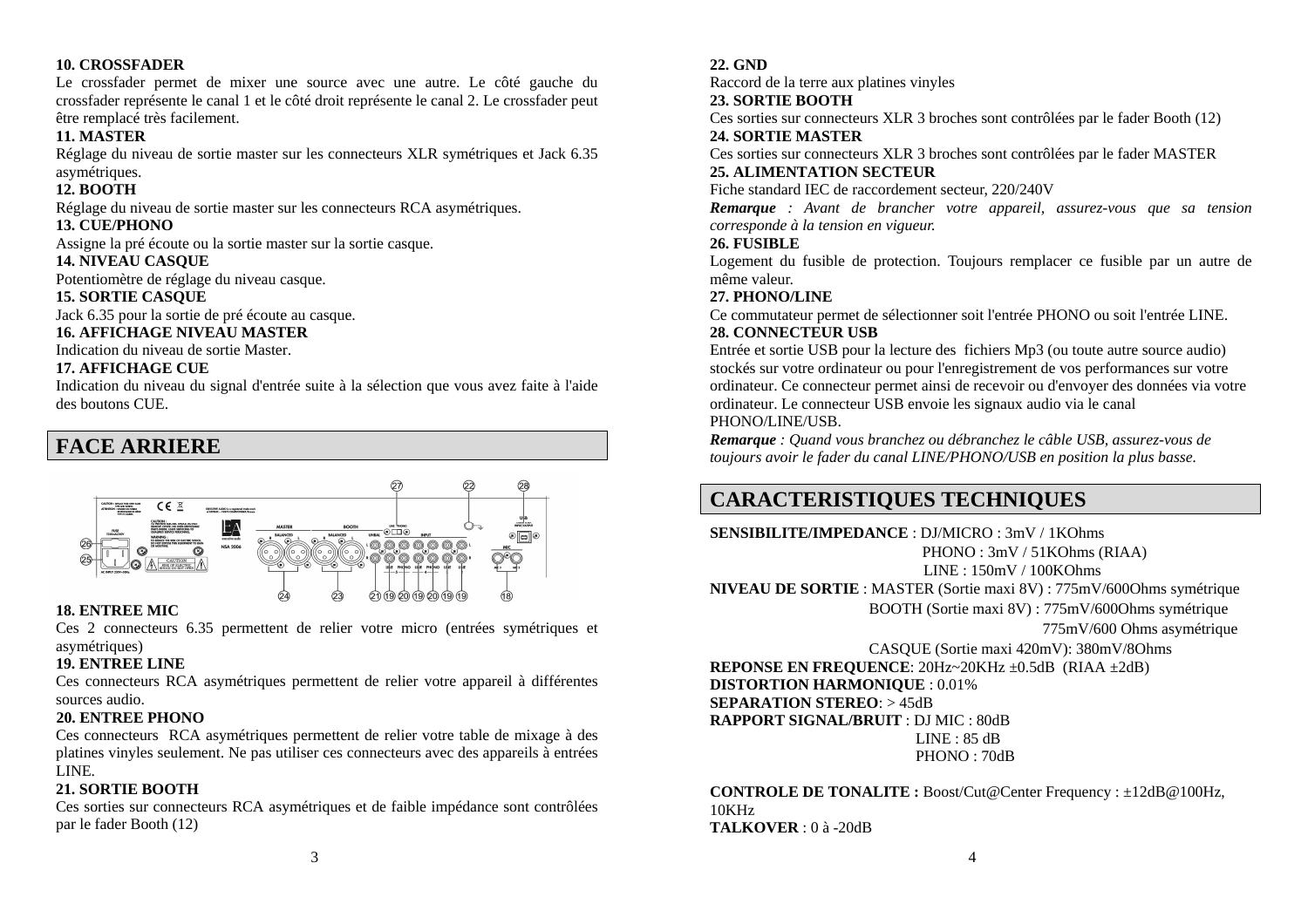#### **INTERFACE USB**

Conversion signal : Analogique  $\rightarrow$  Digital ou Digital  $\rightarrow$  Analogique : 16 bit Lecture : Distortion : < 0.05% Ratio Bruit : 80dB Enregistrement: Distortion : < 0.1% Interface : USB1.1 ou USB2.0, fonction lecture et enregistrement **DIMENSIONS** (L x l x h) : 482mm x 221.5mm x 105mm **POIDS** : 3,5 kg

 $\mathbb{Z}$  CE

*Attention: L'appareil ne doit jamais être en contact avec de l'eau ou tout autre liquide.* 

54IN816.011409



#### **1. POWER Switch**

This switches the AC power to the mixer ON or OFF.

 Note: Be sure to switch on the power to your mixer before switching on the amplification system.

#### **2. DJ MICrophone Input**

 A Combination XLR & 1/4" jack sockets mounted on the front face of the mixer for connecting your microphone and offer both balanced or unbalanced microphone connections.

#### **3. GAIN Controls**

 Correct setting of the controls for input GAIN for every channel is crucial for getting a good, strong signal without noise or distortion.

#### **4. MIC & Music Channel EQ**

All Microphone channels & music channel have a 2-band equalizer for tone shaping. The EQ controls have fixed frequencies and a boost/cut range of +/- 12dB.

#### **5. Input Selector**

 Each music input channels has two input options. This switch lets you select which of the inputs plugged into the channel you wish to use. All input channels are dual with Channel MIC/LINE and Channels PHONO/LINE.

#### **6. CUE Switch with Indicator**

 These switches determine which source is heard in the headphones, the LED illuminates when the CUE switch is on.

#### **7. Channel Level Control**

 The channel fader adjusts the overall volume of the channel. The faders of the stereo channels control both left and right signal at same time.

#### **8. TALK ASSIGN**

 This switch determined which microphone is activate all other inputs will be automatically attenuated.

#### **9. TALKOVER Control**

 When the assign microphone is activated all other inputs will be automatically attenuated. This control pre-sets the level of which the main music program will be attenuated.

Attenuation range: 0dB (OFF) to 20dB.

To disable the override facility, simply turn the control fully clockwise.

#### **10. Replaceable Crossfader**

 The Crossfader allows the mixing of one source into another. The left side of the Crossfader is channel 1 and the right side is channel 2. The Crossfader in your unit is removable and if the need arises can be easily replaced.

#### **11. MASTER Level**

 This slider controls the overall output level leaving the Master balanced XLR and unbalanced 1/4" phone jack outputs.

#### **12. BOOTH Level**

 This slider controls the overall output level leaving the Booth unbalanced RCA jack outputs.

#### **13. Headphone PAN Control**

 Varies the mix between the cued input and main L, R output, and ideal for accurate beat mixing. Full left will give cued input; full right will give main output program. **14. Headphone LEVEL Control** 

 This control varies the volume in your headphones, the volume of the signal heard through the headphones.

#### **15. PHONES**

 This is a 1/4" stereo jack socket mounted on the front face of the mixer for you to attach your headphones.

#### **16. Output Program Level Display**

The display shows the signal level of the mixer master.